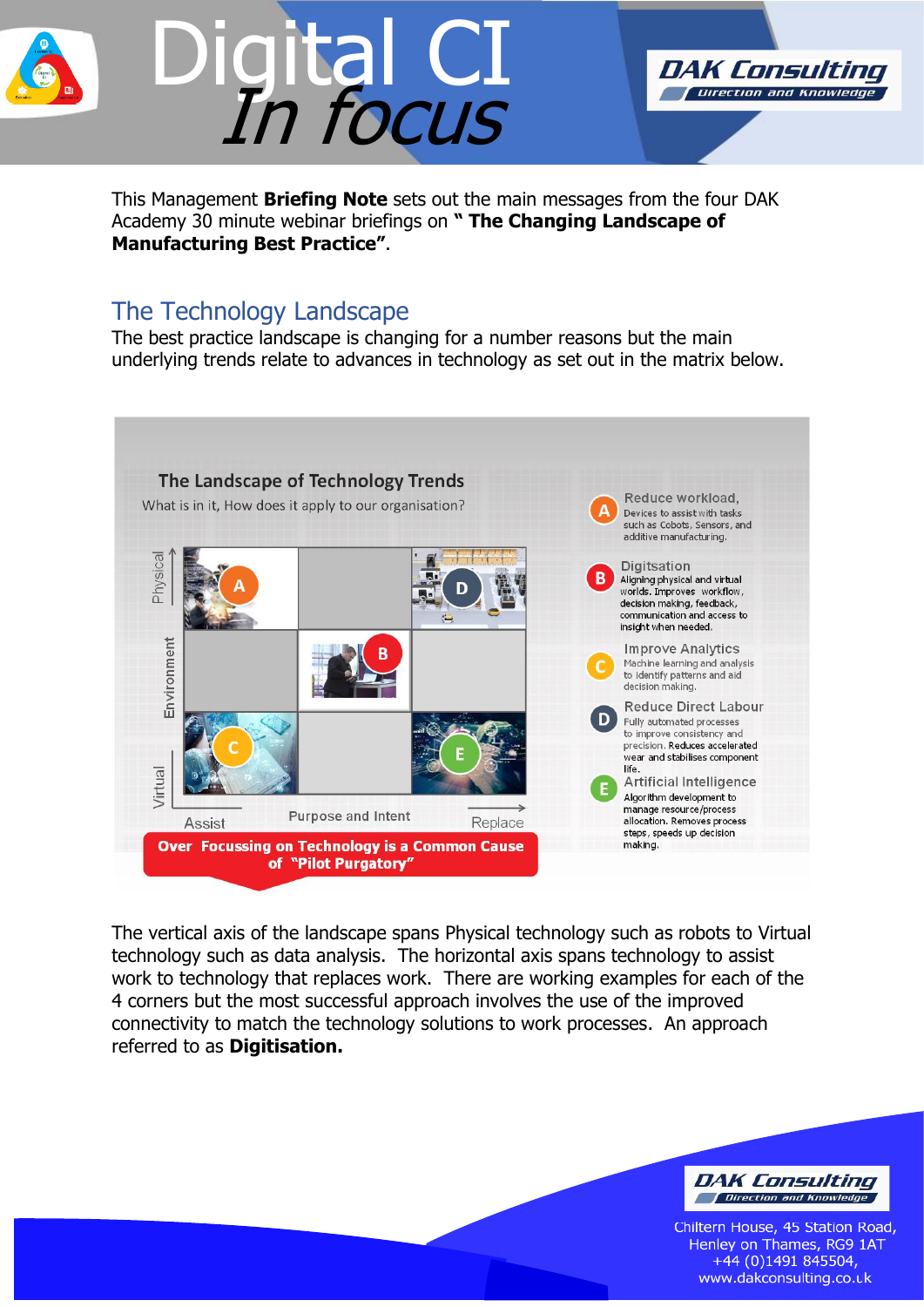### Where the gains come from

Digitisation delivers significant gains because even in the best run organisations there is a difference between what operating procedures state is happening, what actually happens and what could happen. In other words this is a journey not a destination.

#### Where the gains come from



#### Step 1 Make the "Pain Points" Visible

Start with developing a treasure map of pain points that inhibit the true drivers of cost and performance. Common areas include:

- Supply chain management causing excess stock or poor availability of materials.
- Daily management routines such that the causes of recurring problems are not dealt with.
- Training and skill development processes resulting in poor balance of skills and workforce flexibility.

The most common characteristics of successful digitisation involve the removal of pain points which typically occur at the boundaries of traditional business processes.

Take training and skill development. Experience shows that it takes 3 or more iterations to achieve a

robust standard practice.

The graphic here illustrates how the process of doing that is traditionally achieved through 4 separate processes. Pain points in this process loop are typically feedback and update of work routines.

In some cases these are carried out by 2 or even 3 different personnel.

#### **Barriers to Effective Maintenance Routines**

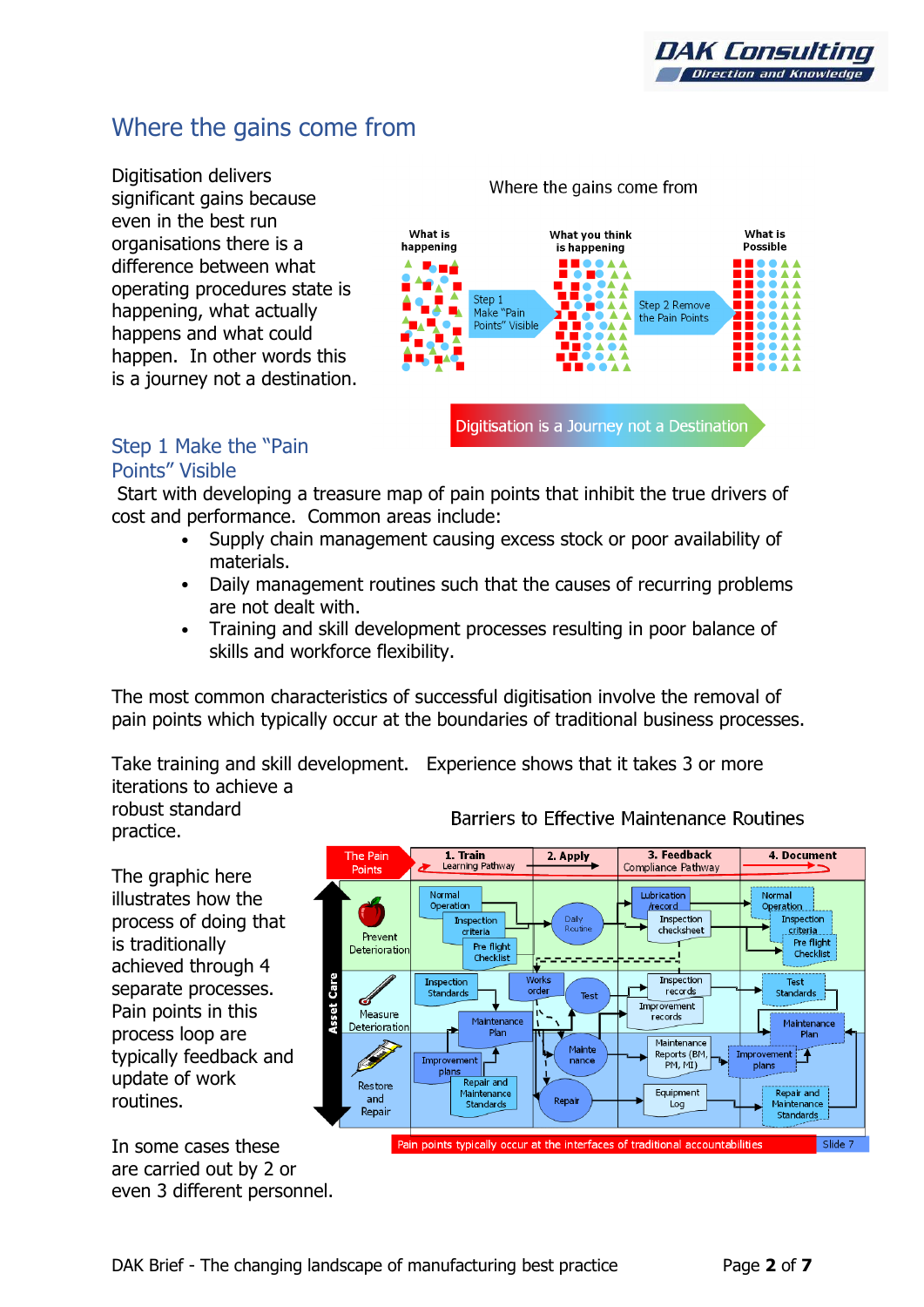

#### Step 2 Remove the Pain Points

Fixing this issue to lock in the gains is not the simple plug and play technology implementation we have come to expect from consumer technology advances.

The increased connectivity provided by digitisation makes it easier to capture lessons learned over a number of iterations. Each iteration providing better insights, to achieve sustained gains. It also makes it easier to share lessons learned and assure compliance.

Most Digitisation solutions change how people work together. As a result, the evolution of this new ecosystem works best when the front line personnel are involved with defining and refining the new ecosystem based on lessons learned through practical application.

To support that, often the performance management dashboard needs to be adjusted so that key performance indicators guide progress and recognise the efforts of those in front line team and team leaders improvement roles. In the example above, the gains from refining maintenance best practice translates into gains in:

- a. Improved Equipment Effectiveness
- b. Extended time between inspection
- c. Reduction in accelerated wear due to human error.

In addition to these asset performance gains, the outcomes include the release of management and specialist time to focus on more value added tasks.

The level and nature of the gains made, partly depend on the health of current business processes. When Deming reviewed his success at transforming Japanese Manufacturing industry, he commented that 90% of the problems solved were caused by weaknesses in business processes. The table below sets out the countermeasures to problems in a food processing and packing plant. Although these gains were not achieved as a result of a Digitisation initiative, the table

illustrates the nature of issues that create the gap between what actually happens and what is possible.

The table also illustrates how 80% of the gains were delivered by improving processes to capture lessons learned and remove hidden losses that had been previously tolerated.

| <b>Tactic to Tame Technology</b><br>for Good | <b>Process</b><br>Asset<br><b>issues</b> | Packaging<br>Asset<br><b>Issues</b> |
|----------------------------------------------|------------------------------------------|-------------------------------------|
| Resolve technology<br>weak points            | 21%                                      | 2%                                  |
| Standards to define<br>normal deterioration  | 48%                                      | 31%                                 |
| Improve work<br>instruction                  | 5%                                       | 29%                                 |
| Remove the causes of<br>accelerated Wear     | 22%                                      | 27%                                 |
| Remove the causes of<br>human Error          | 3%                                       | 11%                                 |
|                                              | 100%                                     | 100%                                |

identified 5 causal factors that they had to overcome:

Food Processing and Packaging Plant Case Study

On their 5 year journey to zero breakdowns, this food processing and packaging organisations

Canacity +50% Quality Cost and Delivery +30%

80% + of these gains were delivered

- by Systematically removing pain points by developing good practices.
- Working across functions to refine and apply those good practices consistently
- Learning how to lock in those gains.

Slide 14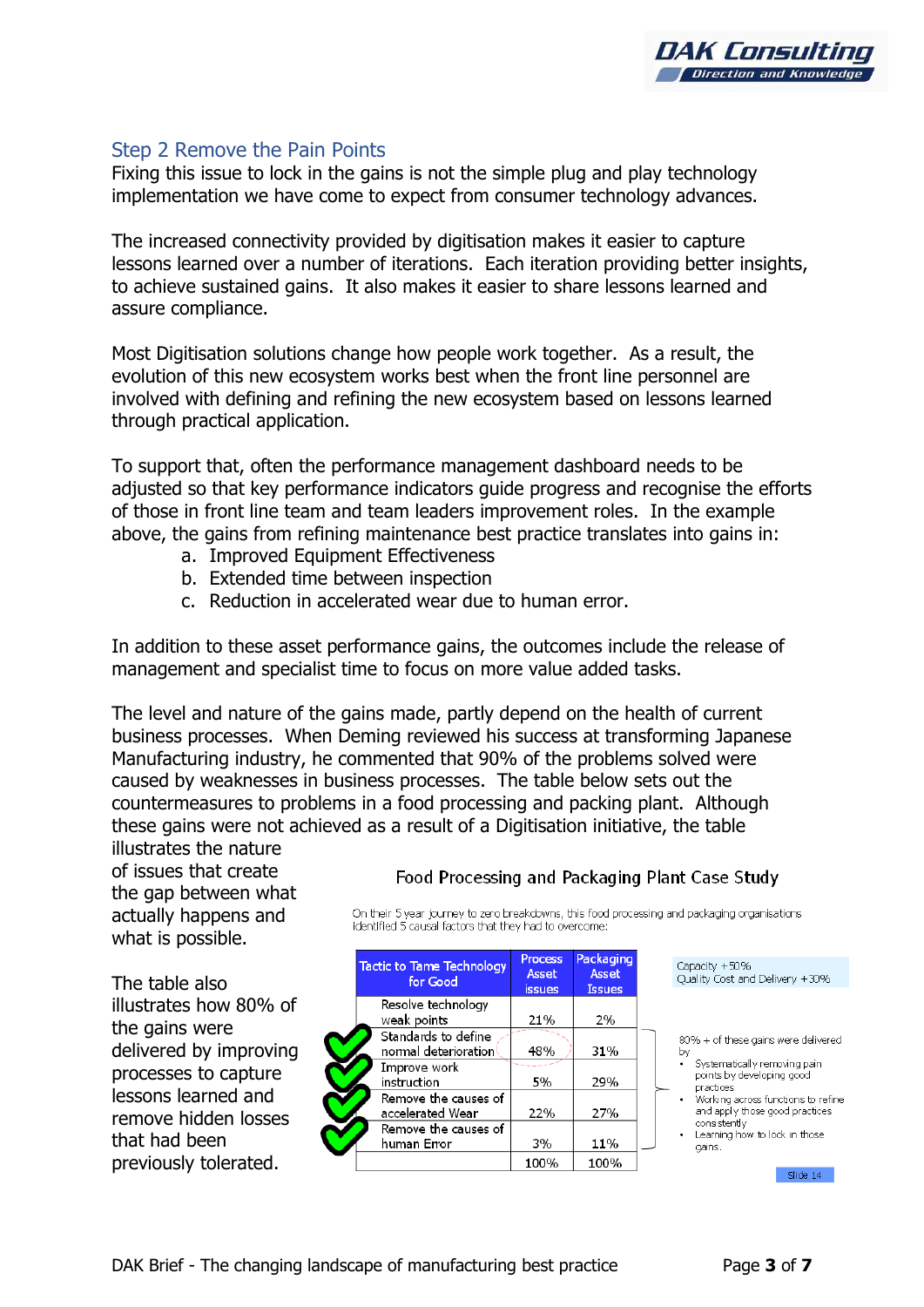

# The Gains from improved Connectivity

In addition to the performance gains, the above company also improved the quality of connectivity between what was planned to happen and what actually happened as shown by the shaded area in the loss tree diagram below. (A loss tree diagram illustrates the links between value drivers on the left and cost drivers on the right.)



# **Improved Connectivity Gains**

An interesting point to note is that this 5 year case study results would be achieved much faster with the improved insight provided through digitisation. The 30% gains shown here were achieved as part of a digitisation programme in around 2 years.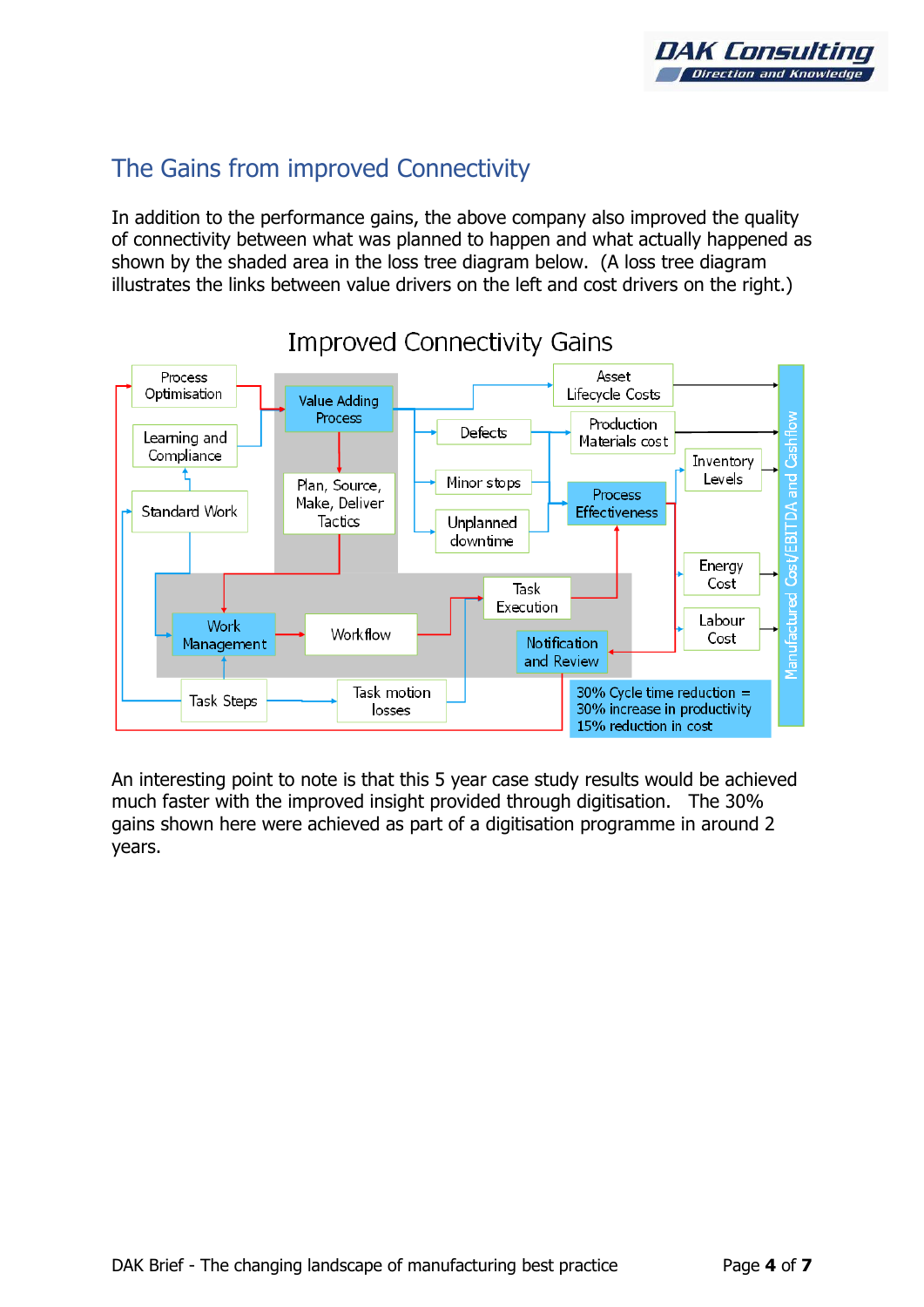## The Improvement Road Map

The gains achieved from improvement depend as much on leadership mindset as they do on the technology. The graphic below, based on LeanTPM benchmarks, illustrates the transitions of leadership mindset needed to sustain progress on the journey to industry leading performance.



### **Improvement Journey Transitions**

Leaders that fail to recognise the need to transition between goals to change mindsets and focus are doomed to repeat a cycle of improvement and decline.

This is also true of the Digital improvement journey where the biggest cause of failure is a lack of transition from a mindset around single issue technical solutions towards one of improving how people work together across the end to end process. A transition that matches steps 1 to 2 of the LeanTPM road map.





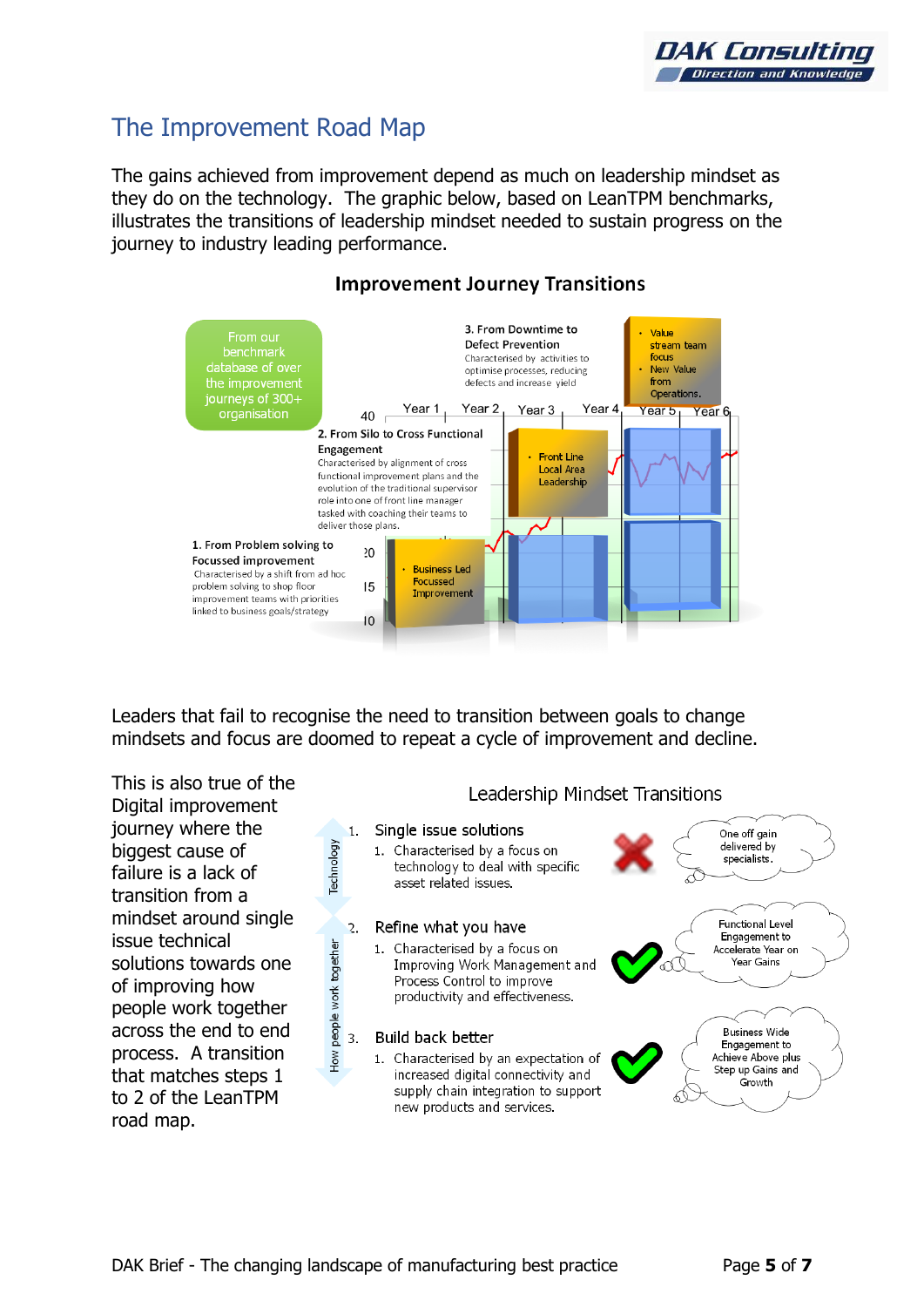

### Real Time Workplace Learning

At the heart of this transition is real time **Workplace Learning** to simultaneously develop processes for:

- Leadership: on how to quide the transitions.
- Improvement: on how to match pain points with solutions.
- Execution: on how to adapt to real time task management and virtual teamwork.



The graphic below illustrates how a quarterly workplace learning cycle can be integrated into the daily management routine to align priorities, brief front line teams, capture lessons based on experience and cascade that as policy guidelines to other areas.



# The Workplace Learning Cycle

This is a process that has been developed to support first line leadership role of delivering:

- Workforce Engagement.
- Technology understanding.
- Team based skill portfolio design.
- Standardised work routines.
- Integrated supply chain and workflow management.